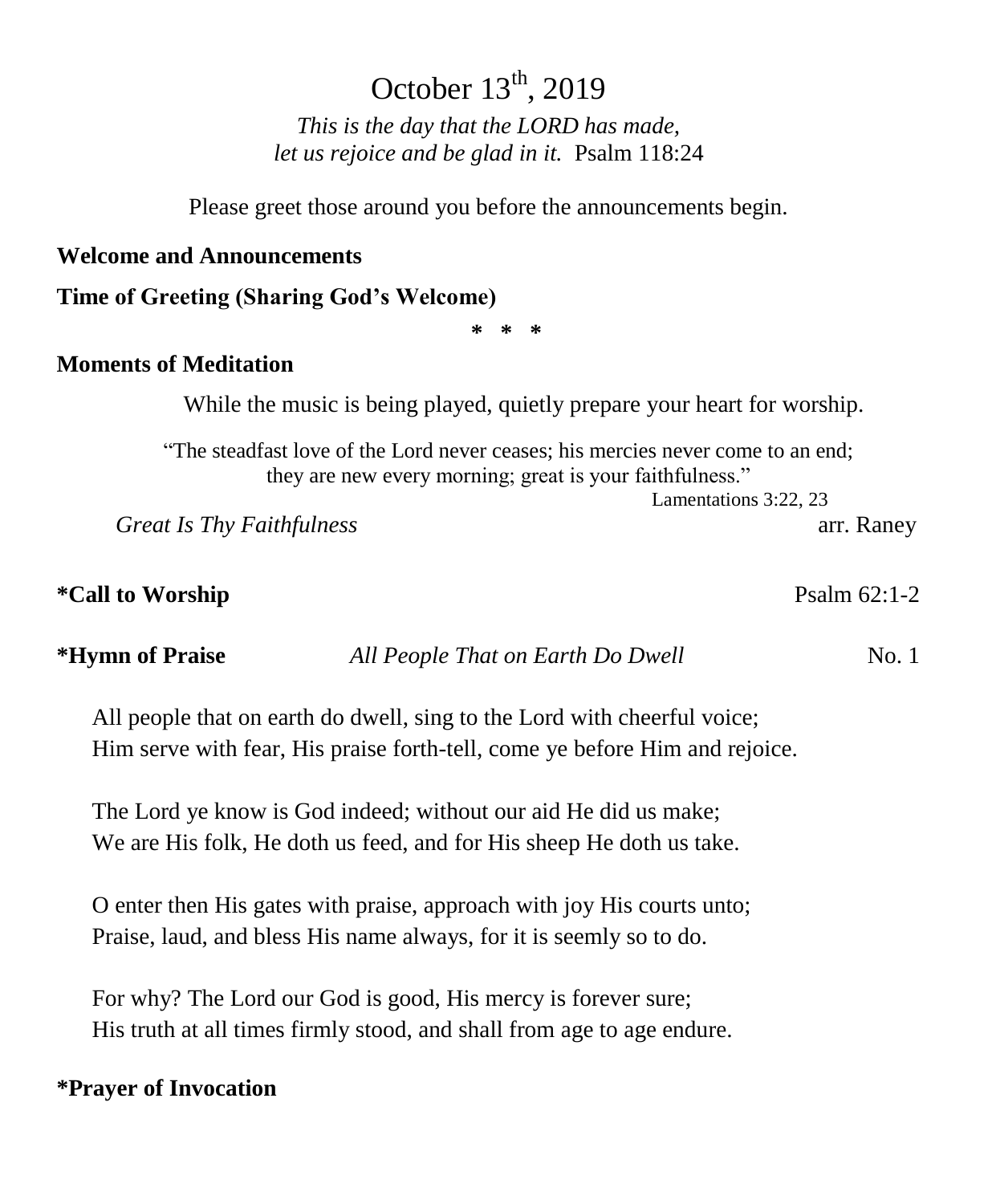## **Scripture Reading** 2:13-17 Pew Bible Page 1843

### **Prayer of Confession**

Heavenly Father, Your name is great and worthy of all praise. May Your church continue to prevail against all the forces and schemes of Satan. And we know that it will because You have promised that the gates of hell would not defeat us. We ask that Your Will would be done throughout our lives and throughout this world. Continue to give us what we need, when we need it, so that we can and will continue with the kingdom work that You have given us to accomplish. Give us strength for today and bright hope for tomorrow, that in everything we think, say, and do, that You would be glorified. It's in Jesus name we pray, Amen.

### **Assurance of Pardoning Grace** Psalm 62:11-12

**<sup>11</sup>** Once God has spoken; twice have I heard this: that power belongs to God, **<sup>12</sup>** and that to you, O Lord, belongs steadfast love. For you will render to a man according to his work.

### **\*Hymn of Thanksgiving** *Take Time to Be Holy* No. 537

Take time to be holy, speak oft with thy Lord; Abide in Him always, and feed on His Word. Make friends of God's children, help those who are weak; Forgetting in nothing His blessing to seek.

Take time to be holy, the world rushes on; Spend much time in secret, with Jesus alone. By looking to Jesus, like Him thou shalt be; Thy friends in thy conduct His likeness shall see.

Take time to be holy, let Him be thy Guide; And run not before Him, whatever betide. In joy or in sorrow, still follow the Lord. And, looking to Jesus, still trust in His Word.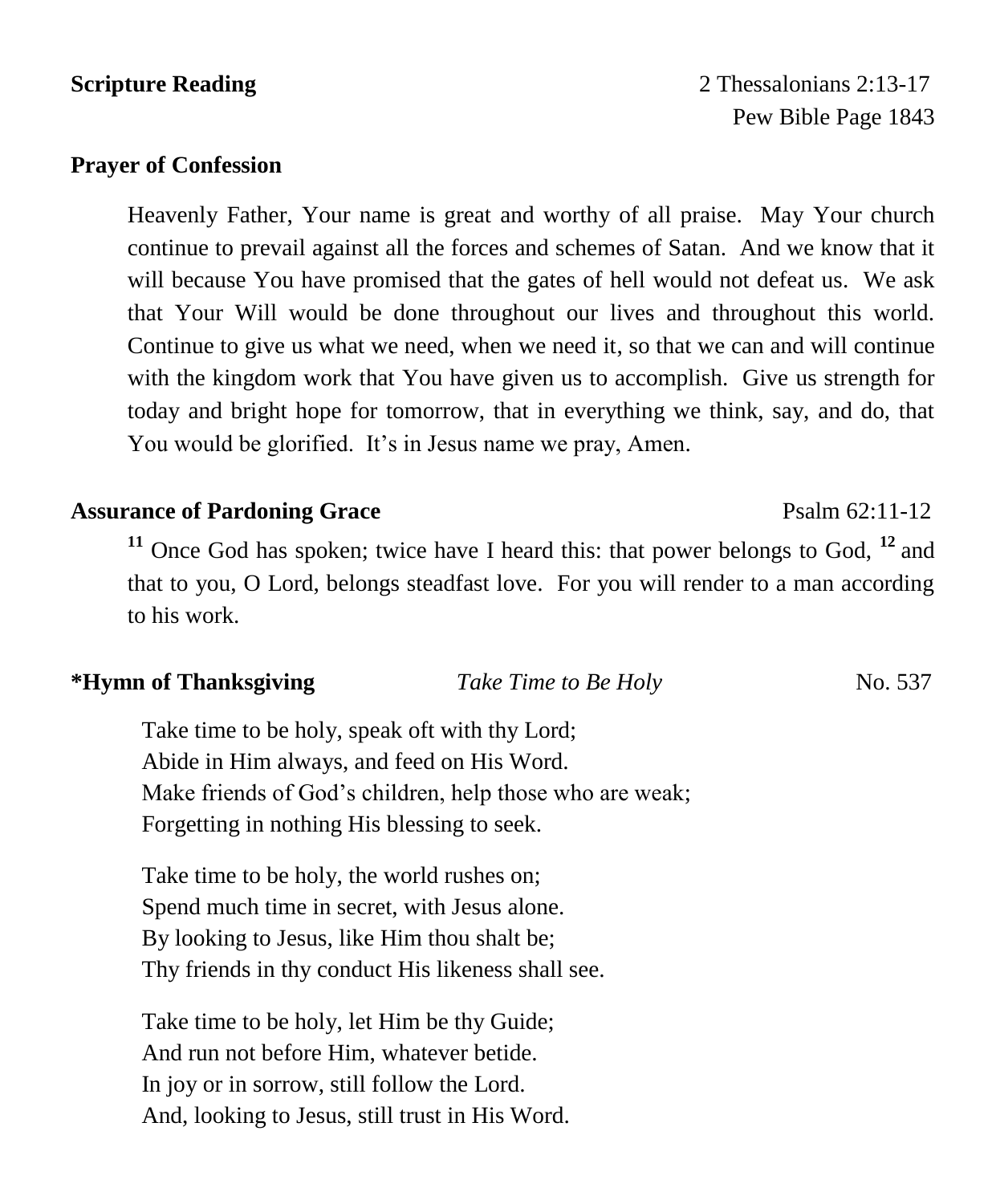Take time to be holy, be calm in thy soul; Each thought and each motive beneath His control. Thus led by His Spirit to fountains of love; Thou soon shalt be fitted for service above**.**

#### **Ministry of Music** *Use Me, Lord* by Don Besig

Use my life, Lord, to serve Your people, and follow You wherever You may lead. Let everything I do reveal my trust in You, Your faithful witness I will be.

Use my hands, Lord, to help Your people, and share the many blessings I receive. Let every warm embrace reflect Your love and grace, so all may know You and believe.

Use me, Lord, to be a true disciple. Use me, Lord, to comfort and forgive. Guide my way as I follow You in faith, and serve You every day I live.

Take my life and let it be used to serve You faithfully. Show me, Lord, what You have planned. Help me live as You command. Help me live as You command.

Use my voice, Lord, to teach Your people, and tell the hope and promise of Your Word. Let every song I raise resound in grateful praise to share my joy with all the world.

Use me, Lord, to be a true disciple. Use me, Lord, to comfort and forgive. Guide my way as I follow You in faith, and serve You every day I live. Take my life and use me, Lord!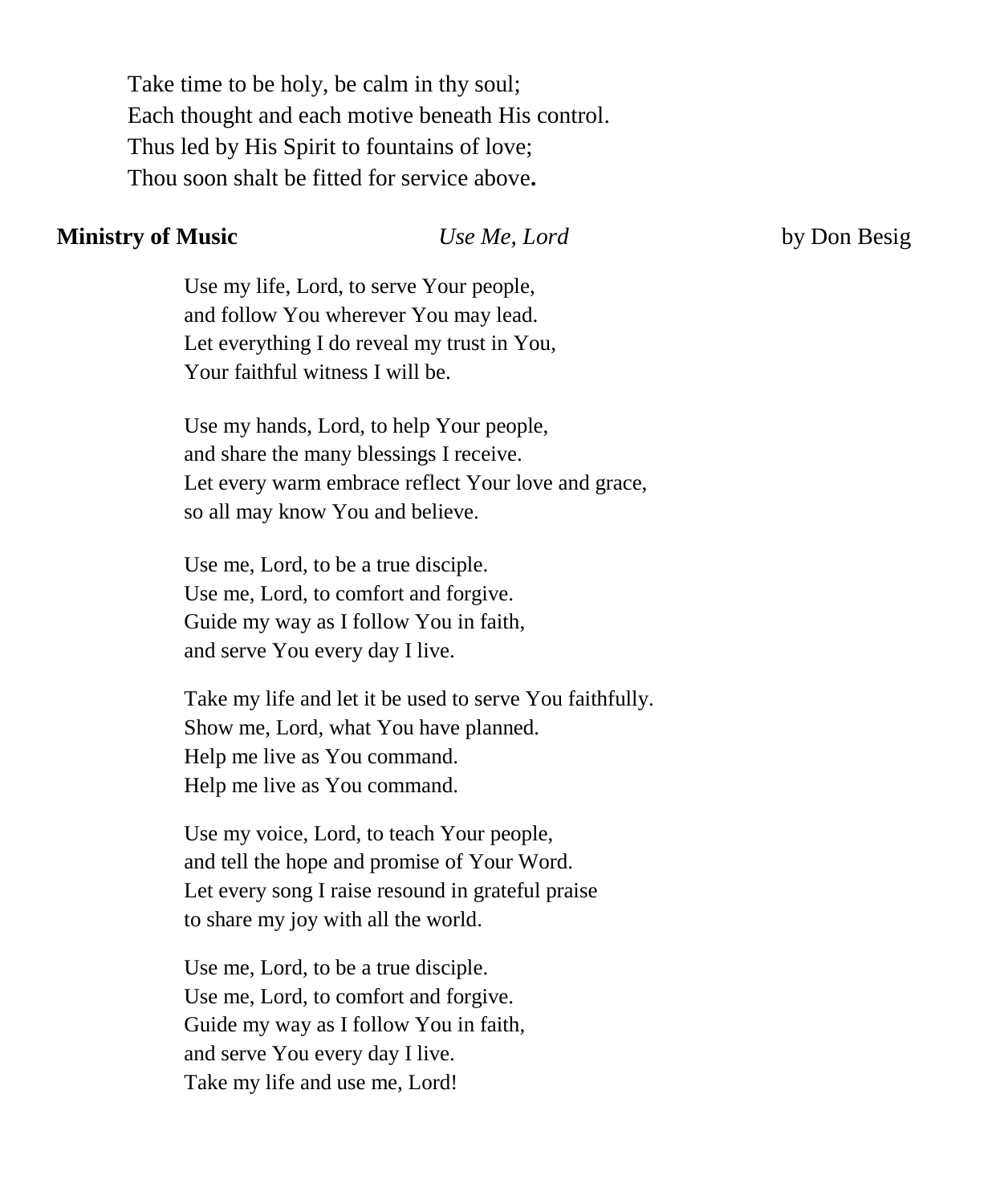### **The Westminster Shorter Catechism # 35**

#### **What is sanctification?**

Sanctification is the work of God's free grace, whereby we are renewed in the whole man after the image of God, and are enabled more and more to die unto sin, and live unto righteousness.

### **Prayer of Intercession**

| <b>Tithes and Offering</b> | Prelude on Nicaea (Holy, Holy, Holy) | arr. Achterberg |
|----------------------------|--------------------------------------|-----------------|
|----------------------------|--------------------------------------|-----------------|

| <i><b>*Hymn of Preparation</b></i> | Let Us Love and Sing and Wonder | No. 172 |
|------------------------------------|---------------------------------|---------|
|                                    |                                 |         |

Let us love and sing and wonder, let us praise the Savior's name! He has hushed the law's loud thunder; He has quenched Mount Sinai's flame: He has washed us with His blood; He has brought us nigh to God.

Let us love the Lord who bought us, pitied us when enemies, called us by His grace, and taught us, gave us ears and gave us eyes: He has washed us with His blood; He presents our souls to God.

Let us sing, though fierce temptation threaten hard to bear us down! For the Lord, our strong salvation, holds in view the conqu'ror's crown: He who washed us with His blood soon will bring us home to God.

Let us wonder; grace and justice join and point to mercy's store; when through grace in Christ our trust is, justice smiles and asks no more: He who washed us with His blood has secured our way to God.

Let us praise and join the chorus of the saints enthroned on high; here they trusted Him before us, now their praises fill the sky. "You have washed us with Your blood; You are worthy, Lamb of God!"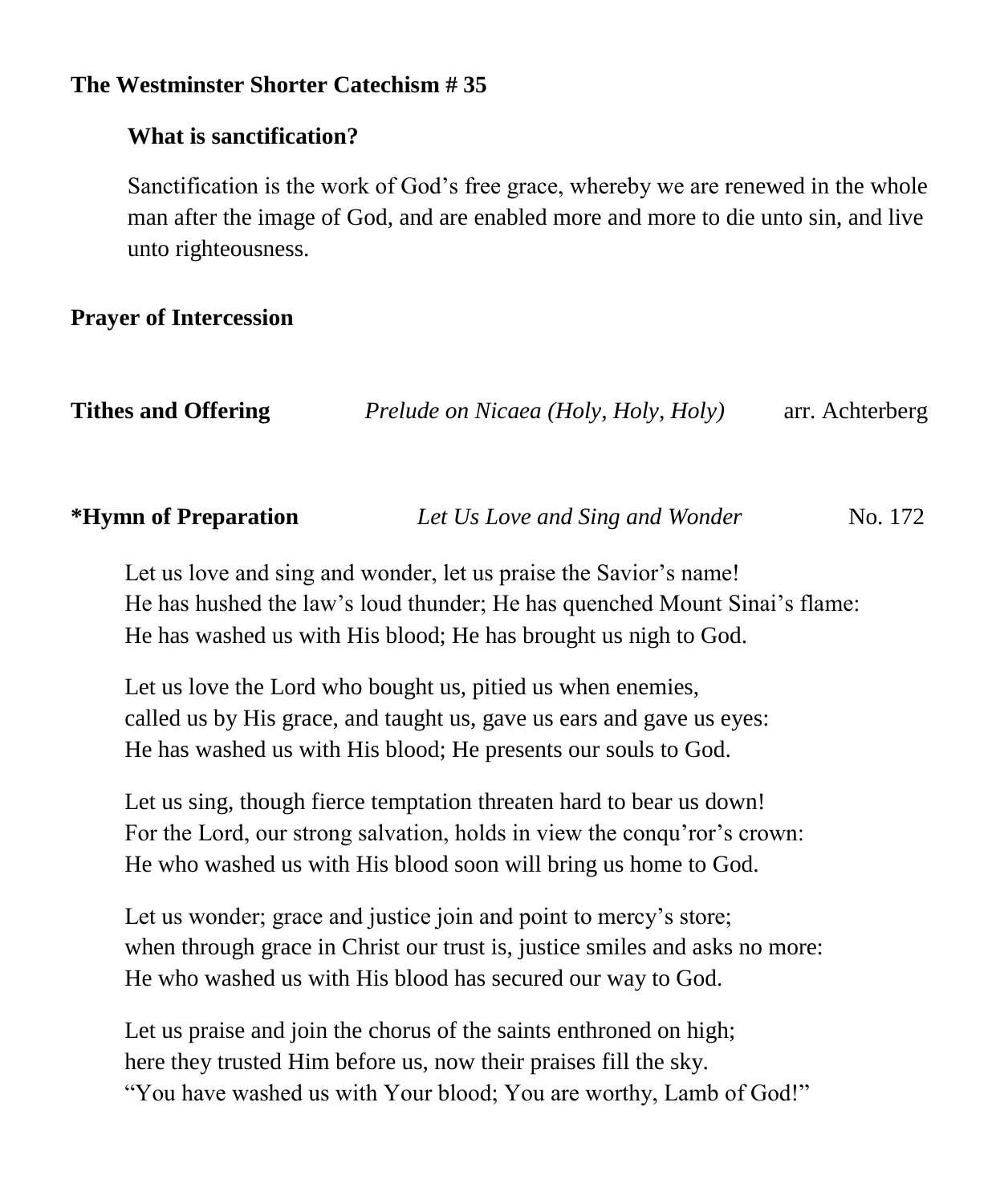**Sermon** *A Holy Calling* **Romans 12:1-2** Pew Bible Page 1763

Outline:

1. Response

2. Sacrifice

3. Transformation

**\*Hymn of Response** *All Creatures of Our God and King* No. 115

All creatures of our God and King,

lift up your voice and with us sing alleluia, alleluia!

Thou burning sun with golden beam, thou silver moon with softer gleam,

O praise Him, O praise Him, alleluia, alleluia, alleluia!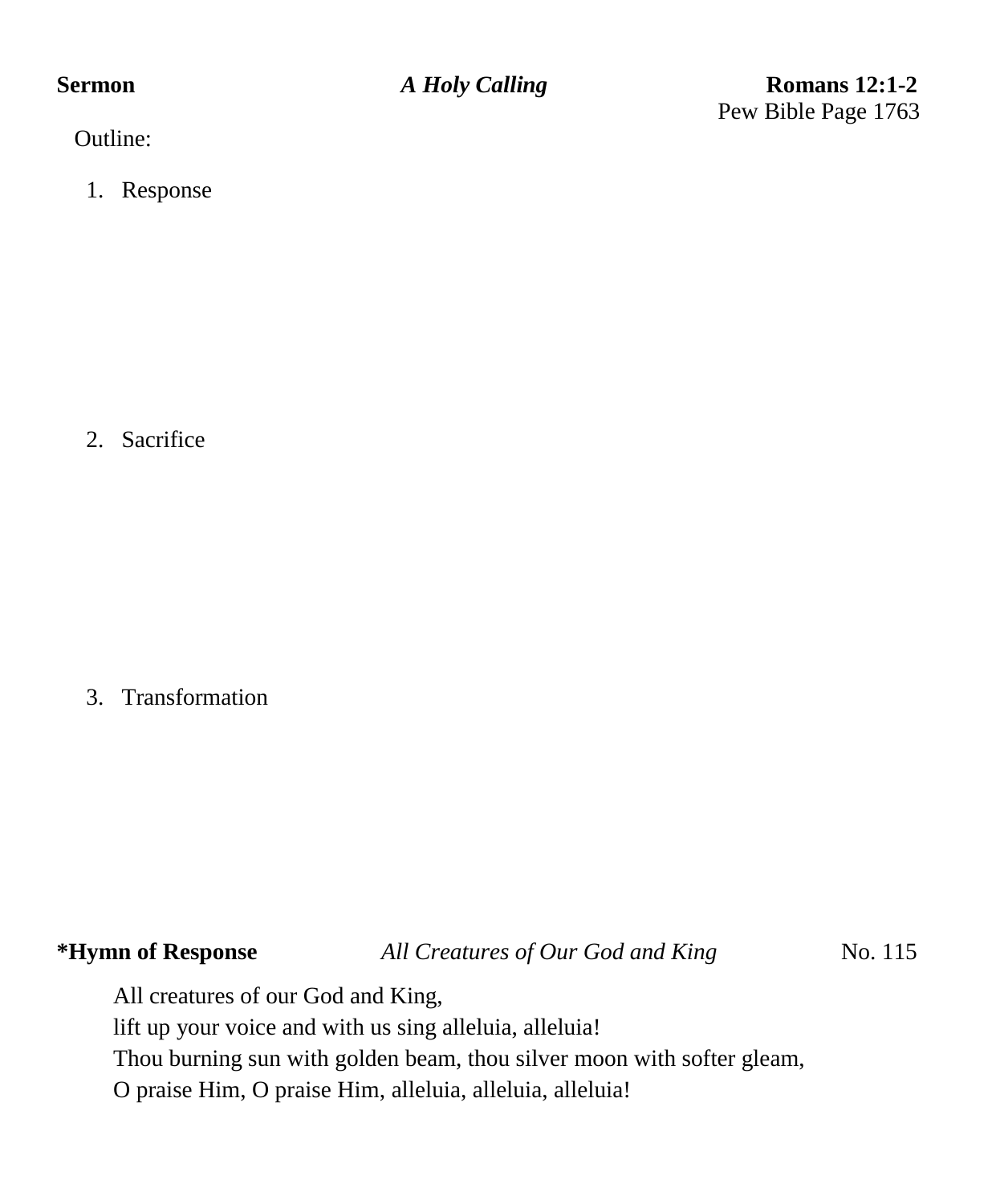Thou rushing wind that art so strong, ye clouds that sail in heav'n along, O praise Him, alleluia! Thou rising morn in praise rejoice, ye lights of evening, find a voice, O praise Him, O praise Him, alleluia, alleluia, alleluia!

Thou flowing water, pure and clear, make music for thy Lord to hear, alleluia, alleluia! Thou fire so masterful and bright, that givest man both warmth and light, O praise Him, O praise Him, alleluia, alleluia, alleluia!

And all ye men of tender heart, forgiving others, take your part, O sing ye, alleluia! Ye who long pain and sorrow bear, praise God and on Him cast your care, O praise Him, O praise Him, alleluia, alleluia, alleluia!

Let all things their Creator bless, and worship Him in humbleness, O praise Him, alleluia! Praise, praise the Father, praise the Son, and praise the Spirit, three in one, O praise Him, O praise Him, alleluia, alleluia, alleluia!

#### **\*Benediction**

#### **\*Gloria Patri** No. 735

Glory be to the Father, and to the Son, and to the Holy Ghost; as it was in the beginning, is now, and ever shall be, world without end. Amen, amen.

| *Postlude | How Firm a Foundation | arr. Smith |
|-----------|-----------------------|------------|
|           |                       |            |

**\* Congregation:** Please stand as able.

**\* \* \* \* \* \* \* \***

| <b>Piano</b>               | <b>Sandy DeGroot</b>                                      |
|----------------------------|-----------------------------------------------------------|
| Organ, Flute               | <b>Sandy Schoon</b>                                       |
| <b>Ouartet</b>             | Denise O'Neal, Becky Schoon, Ben Armstrong, Nelson Schoon |
| <b>Intercessory Prayer</b> | Yon Lindborg, Elder                                       |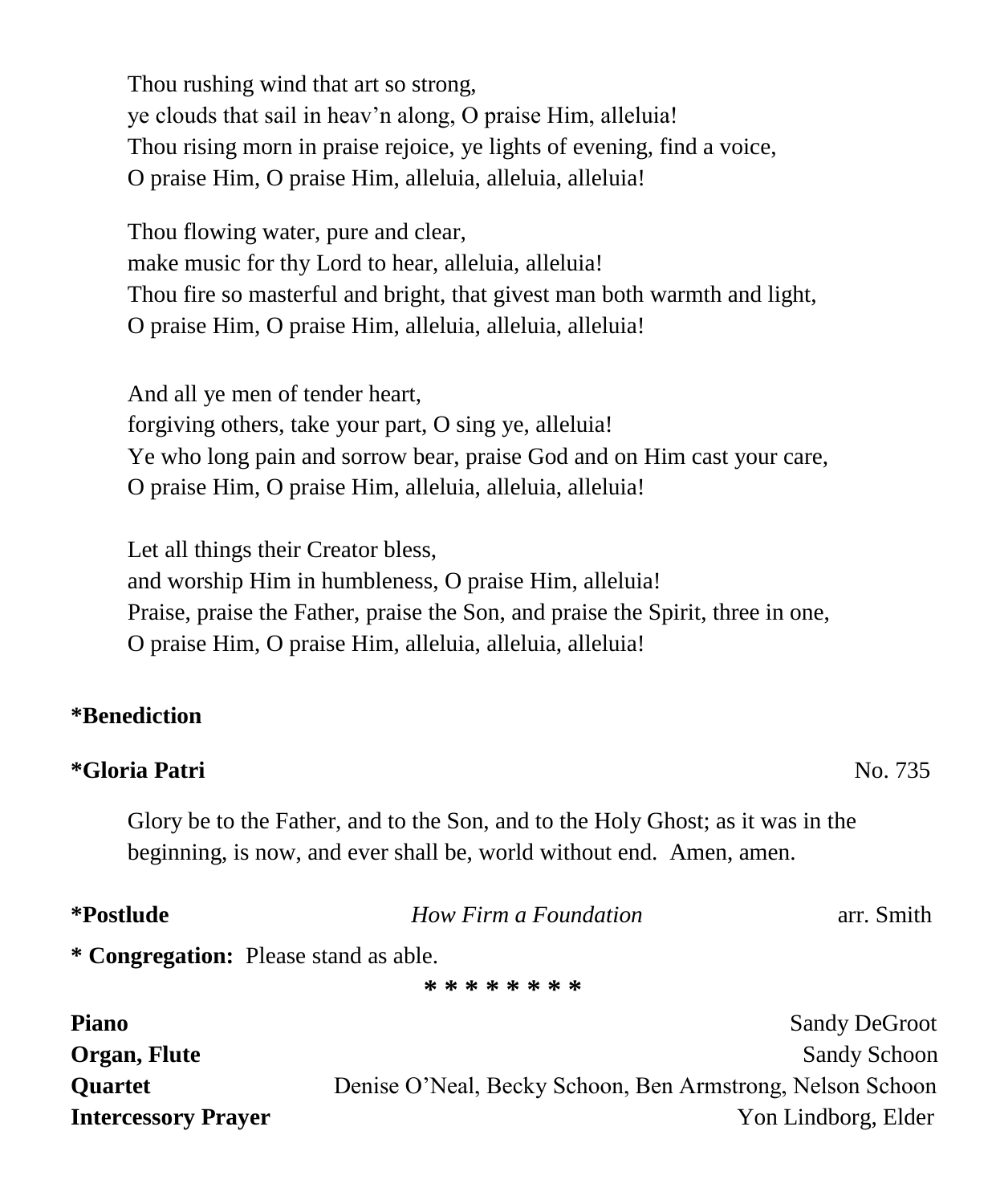# **Serving the Lord**

|                   | 10/13       | 10/20      | 10/27               |
|-------------------|-------------|------------|---------------------|
|                   | B. Hrivnak. | L. Martin, | F. Armstrong,       |
| <b>AM Nursery</b> | Emily S.    | Grace M.   | Cordie A.           |
| Greeters          | Lindborg    | Stechly    | Trujillo            |
| <b>Treats</b>     | Schoon      | J. Rogers  | Lauer               |
| Serve/Cleanup     | Schoon      | Lindborg   | Lauer               |
| Audio             | J. Martin   | B. Schoon  | <b>B.</b> Armstrong |
| Elder of the Week | Lindborg    | Stoltzfus  | Schoon              |

# **Weekly Calendar**

| <b>DATE</b>                          | TIME                                                  | <b>EVENT</b>                                                                                                                                             |
|--------------------------------------|-------------------------------------------------------|----------------------------------------------------------------------------------------------------------------------------------------------------------|
| <b>SUN 10/13</b>                     | 9:00 AM<br>9:15 AM<br>10:30 AM<br>4:00 PM             | <b>Opening Exercises</b><br><b>Sunday School Classes</b><br><b>Worship Service</b><br><b>Installation Service of Pastor Andrew Gretzinger</b>            |
| <b>WED 10/16</b>                     | 9:30 AM                                               | Women's Bible Study                                                                                                                                      |
| <b>SAT 10/19</b>                     | 8:00 AM<br>6:00 PM                                    | Men's Bible Study<br><b>Stoltzfus Care Group</b>                                                                                                         |
| <b>SUN 10/20</b>                     | 9:00 AM<br>9:15 AM<br>10:30 AM<br>12:30 PM<br>6:00 PM | <b>Opening Exercises</b><br><b>Sunday School Classes</b><br><b>Worship Service</b><br><b>Schoon Care Group</b><br><b>Prayer Meeting – Missions Focus</b> |
|                                      |                                                       | <b>Important Upcoming Events</b>                                                                                                                         |
| <b>SAT 10/26</b><br><b>SAT 11/02</b> | 11:00 AM<br>5:00 PM                                   | Apple Cider Activity (all church event)<br>Youth Bible Study                                                                                             |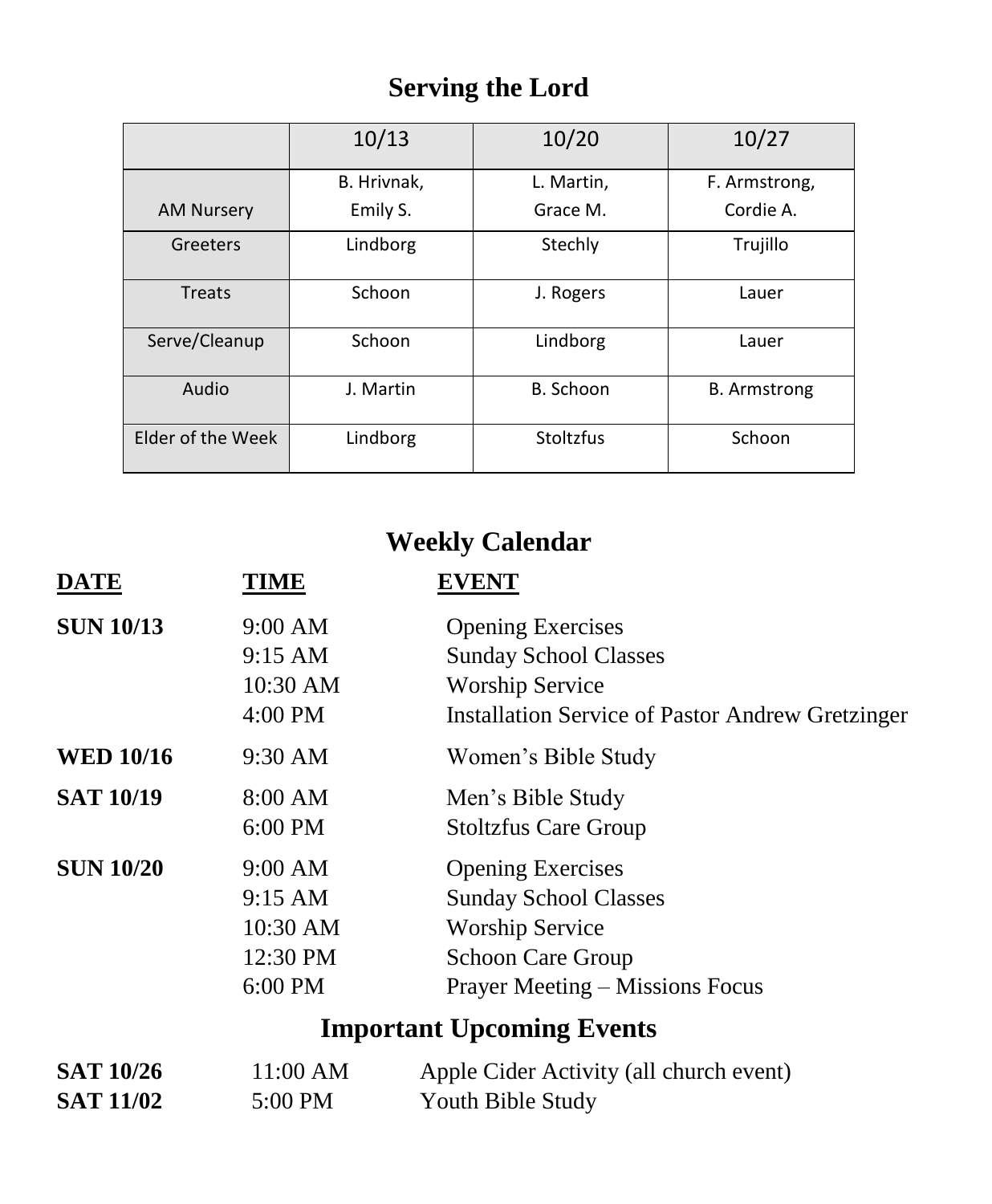### **Announcements**

 **Guest Pastor**: Our guest pastor this morning is Rev. Christopher Brock. Chris and his wife Donnette serve as missionaries to France with MTW. They have three children, Avonlea, Oliver, Evangeline, and a fourth on the way. They are returning to France this November. They have been friends with the Gretzingers since 2005 where they both were members at Sovereign Grace PCA in Charlotte, NC. We welcome Rev. Brock and his family to our worship service.

 **Installation Service Today at 4 pm**: Today is a day to celebrate – remembering what God has done for us and looking forward to what He will continue to do in His faithfulness to the congregation of Good Shepherd. We will be hosting a commission of Presbytery who will install teaching elder Andrew Gretzinger as our pastor in a special installation service. It will include a sermon by Pastor Andrew's friend, Mr. Gordon Lyons from Northern Ireland, a charge to the pastor by Rev. Christopher Brock who served with Pastor Andrew at Sovereign Grace PCA in Charlotte, NC, and a charge to the congregation. Pastor Walter Lorenz will preside. Afterward we will have refreshments for members and guests. Please plan on joining us this afternoon in praising God and celebrating this joyous occasion. You are welcome to invite friends.

 **Reception after Installation Service:** The Hospitality and Fellowship Committee will be serving refreshments after the Installation Service this afternoon. If you are willing to help set up and take down after this time of fellowship, please contact Sharon Lauer.

 **Men's Bible Study**: We will begin meeting two Saturday's a month, 8:00-9:15 am for a time of study, fellowship, and growing together in the Lord. All men (young and old) are invited. The first meeting is this Saturday, October 19. We will be using the book *The Masculine Mandate* by Richard Phillips. Please sign up today for a book on the sign-up list on the table in the Narthex.